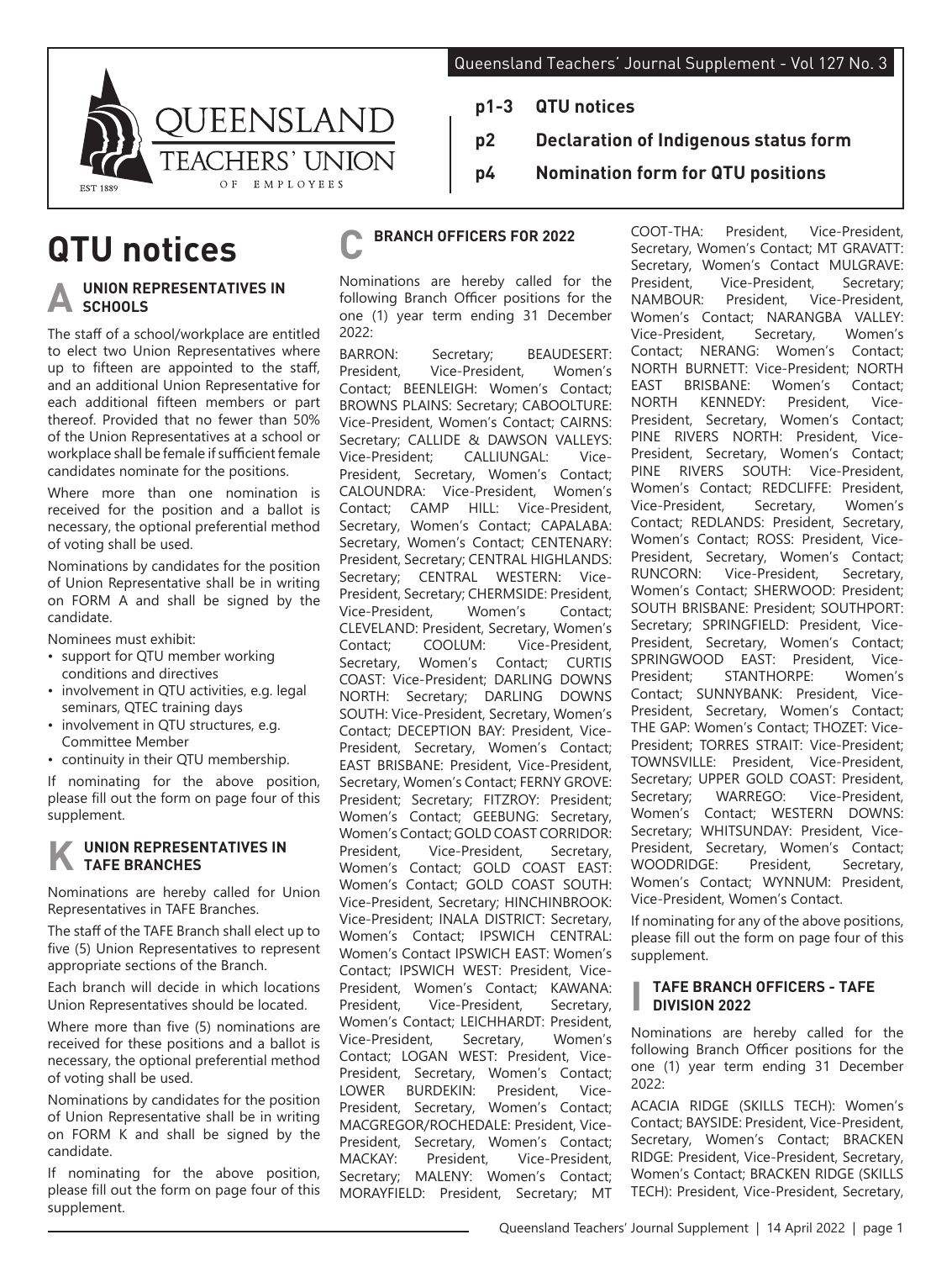

**QUEENSLAND | QTU notices continued...** 

Women's Contact; BUNDABERG: President,<br>Vice-President, Secretary, Women's Vice-President, Contact; BUNDAMBA: Secretary, Women's Contact; CABOOLTURE: President, Vice-President, Secretary, Women's Contact; CAIRNS: Women's Contact; DARLING DOWNS: President, Vice-President, EAGLE FARM (SKILLS TECH): President, Vice-President, Secretary, Women's Contact; QUEENSLAND CENTRAL CQU: Women's Contact; GLADSTONE CQU: Secretary, Women's Contact; GOLD COAST: Secretary, Women's Contact; GROVELY: President, Vice-President, Secretary, Women's Contact; LOGANLEA: President, Vice-President, Secretary, Women's Contact; MACKAY CQU: President; MARYBOROUGH: President, Vice-President, Secretary, Women's Contact; MOUNT ISA: President, Vice-President, Secretary, Women's Contact; NAMBOUR: President, Vice-President, Secretary, Women's Contact; PIMLICO: Women's Contact; TQOL: President, Vice-President, Secretary.

If nominating for the any of the above positions, please fill out the form on page four of this supplement.

#### **L ABORIGINAL AND/OR TORRES STRAIT ISLANDER BRANCH CONTACTS FOR 2022**

Nominations are hereby called for the following Aboriginal and/or Torres Strait Islander Branch Contacts for the one (1) year term ending 31 December 2022:

BALONNE, BEAUDESERT, BEENLEIGH,<br>BENOWA, BLACKWATER, BORDER, BLACKWATER, BORDER, BRISBANE CENTRAL, BROWNS PLAINS, BUNDABERG NORTH, BUNDABERG SOUTH, CABOOLTURE, CALLIDE & DAWSON VALLEYS, CALLIUNGAL, CALOUNDRA, CAMP HILL, CAPALABA, CAPE AND GULF, CENTENARY, CENTRAL HIGHLANDS,<br>CENTRAL WESTERN, CHERMSIDE, CENTRAL WESTERN, CHERMSIDE, CLEVELAND, COOLUM, CURTIS COAST, DALBY, DARLING DOWNS CENTRAL, DARLING DOWNS NORTH, DARLING DOWNS SOUTH, DECEPTION BAY, EAST BRISBANE, FASSIFERN, FERNY GROVE, FITZROY, GEEBUNG, GOLD COAST CORRIDOR, GOLD COAST EAST, GOLD COAST SOUTH, GUGINGIN, HERVEY BAY, HINCHINBROOK, IPSWICH CENTRAL, IPSWICH EAST, IPSWICH WEST, KAWANA, KEPPEL, LEICHHARDT, LOCKYER, LOGAN WEST, LOWER BURDEKIN, MACGREGOR/ ROCHEDALE, MACKAY, MACKAY NORTH, MALENY, MAROOCHYDORE, MARYBOROUGH, MORAYFIELD, MT COOT-THA, MT GRAVATT, MULGRAVE, NAMBOUR, NARANGBA VALLEY, NOOSA DISTRICT, NORTH BURNETT, NORTH EAST BRISBANE, NORTH KENNEDY, PEAK

DOWNS, PINE RIVERS NORTH, PINE RIVERS SOUTH, REDLANDS, ROSS, RUNCORN, SHERWOOD, SOUTH BRISBANE, SOUTH BURNETT, SOUTH WESTERN QUEENSLAND, SOUTHPORT, SPRINGFIELD, SPRINGWOOD EAST, STANTHORPE, SUNNYBANK, THE GAP, THURINGOWA, TORRES STRAIT, TOWNSVILLE, UPPER GOLD COAST, WARREGO, WARWICK, WESTERN<br>DOWNS, WHITSUNDAY, WOODRIDGE, DOWNS, WHITSUNDAY, WOOLOOWIN, WYNNUM.

If nominating for any of the above positions, please fill out the form on page four of this supplement, including the declaration of Indigenous status if not previously provided.

## **L ABORIGINAL AND/OR TORRES STRAIT ISLANDER TAFF BRANCH CONTACTS FOR 2022**

Nominations are hereby called for the following Aboriginal and/or Torres Strait Islander TAFE Branch Contacts for the one (1) year term ending 31 December 2022:

ACACIA RIDGE (SKILLS TECH), BAYSIDE, **BRACKEN** (SKILLS TECH), BUNDABERG, BUNDAMBA, CABOOLTURE, CAIRNS, DARLING DOWNS, EAGLE FARM (SKILLS TECH), QUEENSLAND CENTRAL CQU, GLADSTONE CQU, GOLD COAST, GROVELY, LOGANLEA, MACKAY CQU, MARYBOROUGH, MOUNT ISA, NAMBOUR, PIMLICO, ROCKHAMPTON CQU, SOUTHBANK, TOOWOOMBA, TQOL.

If nominating for any of the above positions, please fill out the form on page four of this supplement, including the declaration of Indigenous status if not previously provided.

## **L ABORIGINAL AND/OR TORRES STRAIT ISLANDER AREA COUNCIL CONTACTS**

Nominations are hereby called for the following Aboriginal and/or Torres Strait Islander Area Council Contact positions for remainder of the three (3) year term commencing 1 April 2022:

FAR NORTH QUEENSLAND AREA COUNCIL, LOGAN REDLANDS AREA COUNCIL, METROPOLITAN CENTRAL AREA COUNCIL, METROPOLITAN NORTH AREA COUNCIL, METROPOLITAN SOUTH AREA COUNCIL, METROPOLITAN WEST LOGAN AREA COUNCIL, NORTH QUEENSLAND AREA COUNCIL, SOUTH QUEENSLAND AREA<br>COUNCIL, SUNSHINE COAST AREA SUNSHINE COUNCIL, WIDE BAY AREA COUNCIL.

If nominating for any of the above positions, please fill out the form on page four of this supplement, including the declaration of Indigenous status if not previously provided.

## **AREA COUNCIL WOMEN'S CONTACTS**

Nominations are hereby called for the following Area Council Women's Contact positions for remainder of the three (3) year term commencing 1 April 2022:

FAR NORTH QUEENSLAND AREA COUNCIL, LOGAN REDLANDS AREA COUNCIL, METROPOLITAN CENTRAL AREA COUNCIL, METROPOLITAN NORTH AREA COUNCIL, METROPOLITAN SOUTH AREA COUNCIL, SOUTH QUEENSLAND AREA COUNCIL, SUNSHINE COAST AREA COUNCIL.

If nominating for any of the above positions, please fill out the form on page four of this supplement.

## **F YALUKIT YULENDJ (AEU NATIONAL ABORIGINAL & TORRES STRAIT ISLANDER EDUCATION COMMITTEE) (TAFE DIVISION)**

Nominations are hereby called for one (1) QTU TAFE candidate of Aboriginal or Torres Strait Islander descent, to be endorsed for the AEU National Aboriginal and Torres Strait Islander Education Committee (TAFE Division) Federal Delegate for the two (2) year term ending 31 December 2023.

Election to be by TAFE Council.

If nominating for the above position, please fill out the form on page four of this supplement. Nominees will be required to submit, along with their nomination, a declaration of their indigenous status (unless previously provided) and may be required to submit supporting documentation in line with that approved and used by peak Indigenous councils (see form on page two of this supplement).

## **G QTU NOMINEES – PROMOTION SELECTION PANELS**

The QTU is represented by nominees on all promotion selection panels for classified teaching positions.

Nominees must exhibit:

- support for QTU member working conditions and directives
- involvement in QTU activities, e.g. legal seminars, QTEC training days
- involvement in QTU structures, e.g. Committee Member
- continuity in their QTU membership.
- previous completion of QTU promotion panel training or a commitment to undertake QTU promotion panel training • hold a promotional position.

Members wishing to be considered for promotion panel nomination are invited to nominate by completing the form on page four of this supplement.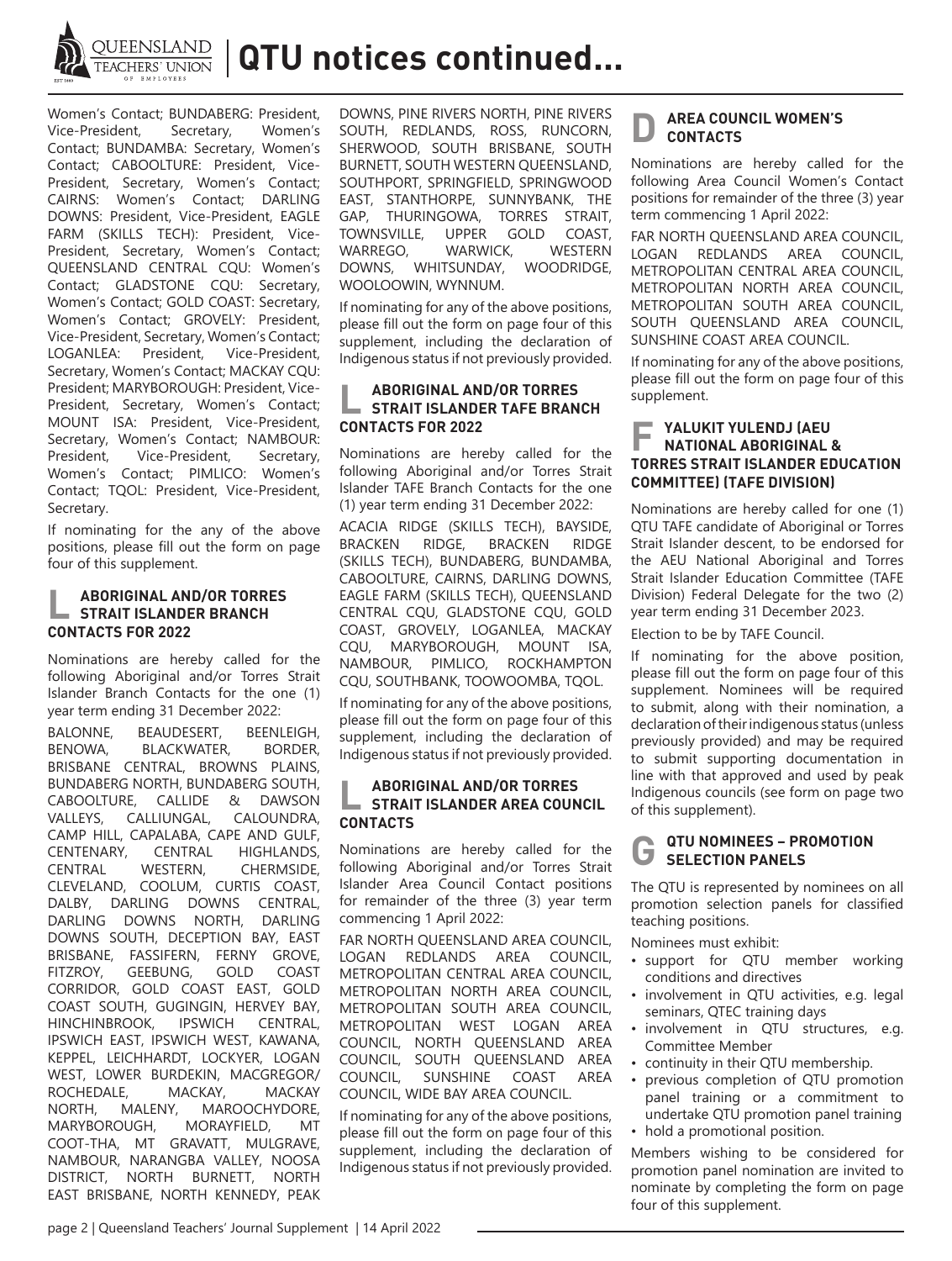Upon receipt of nominations, advice will be sought from QTU Branches on the suitability of nominees, prior to the final decision on endorsement by State Council.

## **E SPECIAL EDUCATION COMMITTEE**

Nominations are hereby called for one (1) member of the Special Education Committee, one of whom will be an Aboriginal and/or Torres Strait Islander where one nominates, for the remainder of the three (3) year term ending May Council 2023 or such other term as determined by Council/Conference.

The Committee usually meets monthly after school hours at The Teachers' Building, Milton, and is responsible for the development of appropriate policies in the area of special education.

Election to be by Council

If nominating for the above position, please fill out the form on page four of this supplement.

### **E WORKING CONDITIONS COMMITTEE**

Nominations are hereby called for five (5) members of the Working Conditions Committee, one of whom will be an Aboriginal and/or Torres Strait Islander, where one nominates, for the remainder of the three (3) year term ending May Council 2023 or such other term as determined by Council/Conference.

The Committee will usually meet quarterly (or more frequently if required) after school hours at The Teachers' Building, Milton, and is responsible for matters pertaining to the industrial conditions of members, workload issues, workplace consultation and other emerging issues that impact on members working conditions. Teleconference facilities will be available. Election to be by Council

If nominating for the above position, please fill the form on page four of this supplement.

## **E GANDU JARJUM – ABORIGINAL AND TORRES STRAIT ISLANDER EDUCATION COMMITTEE**

Nominations are hereby called for the following members of Gandu Jarjum (the Aboriginal and Torres Strait Islander Education Committee) for the remainder of the three (3) year term ending May Council 2023 or such other term as determined by Council/Conference:

Far North Queensland (including Leichhardt Branch) – one (1) delegate

Sunshine Coast (including Wide Bay) - one (1) delegate

At least two (2) of the delegates on Gandu Jarjum must be Torres Strait Islander members.

Unless already provided, nominees for positions on Gandu Jarjum will be required to submit, along with their nomination, a declaration of their Indigenous status and may be required to submit supporting documentation in line with that approved and used by peak Indigenous councils (see form on page 3 of this supplement).

The Committee will meet at least four times a year. These meetings will be face to face, however, at least one or more of these meetings may be held outside Brisbane subject to travel arrangements. Meetings will scheduled for weekends or other non-working. All other meetings of the Committee will be held via teleconference.

Election to be by Council.

If nominating for the above position, please fill out the form on page four of this supplement.

## **NOTIFICATION**

APPLICATION FOR MEMBERSHIP OF THE AUSTRALIAN EDUCATION UNION ON BEHALF OF MEMBERS OF THE QUEENSLAND TEACHERS' UNION

I, Kate Ruttiman, General Secretary of the Queensland Teachers' Union, hereby provide formal notification that, in accordance with Rule 1.6, I intend to make application for membership of the Australian Education Union on behalf of any financial member of the QTU who is eligible for membership of the Australian Education Union. Such application by the QTU will be made on 1 June 2022.

Members of the QTU are hereby advised that they may decline to become members of the AEU by notifying me that they do not wish to become members of the AEU.

Such notification that members do not wish to become members must be made before the date of the Union's application on 1 June 2022. Any member who notifies the General Secretary that he/ she does not wish to become a member of the Australian Education Union shall be thereafter exempt from the operation of this Rule unless he/she expressly countermands his/her notification in writing to the General Secretary.

**QTU/AEU(Q) Collection** 

1. For all matters relating to personal information

4. The Union will not disclose this information to any outside bodies.

**Statement**

*Kate Ruttiman QTU General Secretary*

## **DECLARATION OF INDIGENOUS STATUS**

Nominees for Indigenous positions are required to submit, along with their nomination, a declaration of their Indigenous status (unless previously provided) as follows: I ...................................................................... *(insert name*) DO SOLEMNLY AND SINCERELY DECLARE THAT:

|                                                                                                                                                                              |                                                                     | collected about an<br>individual covered by the<br>Privacy Act (1988), the<br>individual will need to write |                                                                             |
|------------------------------------------------------------------------------------------------------------------------------------------------------------------------------|---------------------------------------------------------------------|-------------------------------------------------------------------------------------------------------------|-----------------------------------------------------------------------------|
|                                                                                                                                                                              | 1. I am of Aboriginal/Torres Strait Islander* descent; and          |                                                                                                             |                                                                             |
|                                                                                                                                                                              | 2. I identify as an Aboriginal person/Torres Strait Islander*; and  |                                                                                                             |                                                                             |
|                                                                                                                                                                              | 3. $*$ I am accepted as such by the $#$<br>live: or                 | Community in which I currently                                                                              | to the General Secretary,<br>QTU, PO Box 1750, Milton<br>4064.              |
|                                                                                                                                                                              | lived for ______________________ years.                             |                                                                                                             | 2. You may gain access to<br>personal information<br>about you, held by the |
|                                                                                                                                                                              | (* Delete whichever is not applicable) (# Insert name of Community) | OTU.                                                                                                        |                                                                             |
| I make this solemn declaration by virtue of the Oaths Act 1867 and conscientiously believing the<br>statements contained in this declaration to be true in every particular. |                                                                     |                                                                                                             | 3. The information is<br>collected to ascertain<br>your eligibility to be   |
|                                                                                                                                                                              |                                                                     |                                                                                                             | elected to an identified<br>nosition                                        |

#### Before me

(signature of person before whom the declaration is made)

\_\_\_\_\_\_\_\_\_\_\_\_\_\_\_\_\_\_\_\_\_\_\_\_\_\_\_\_\_\_\_\_\_\_\_\_\_\_\_\_\_\_\_\_\_\_\_\_\_\_\_\_\_\_\_\_\_\_\_\_\_\_\_\_\_\_\_\_\_\_\_\_\_\_\_\_ (title of person before whom the declaration is made e.g. Justice of the Peace, Commissioner for Declarations or Solicitor)

#### *QTU/AEU(Q) Collection Statement*

*In the event of a dispute concerning the Indigenous status of a member, a member may be required to provide supporting documentation.*